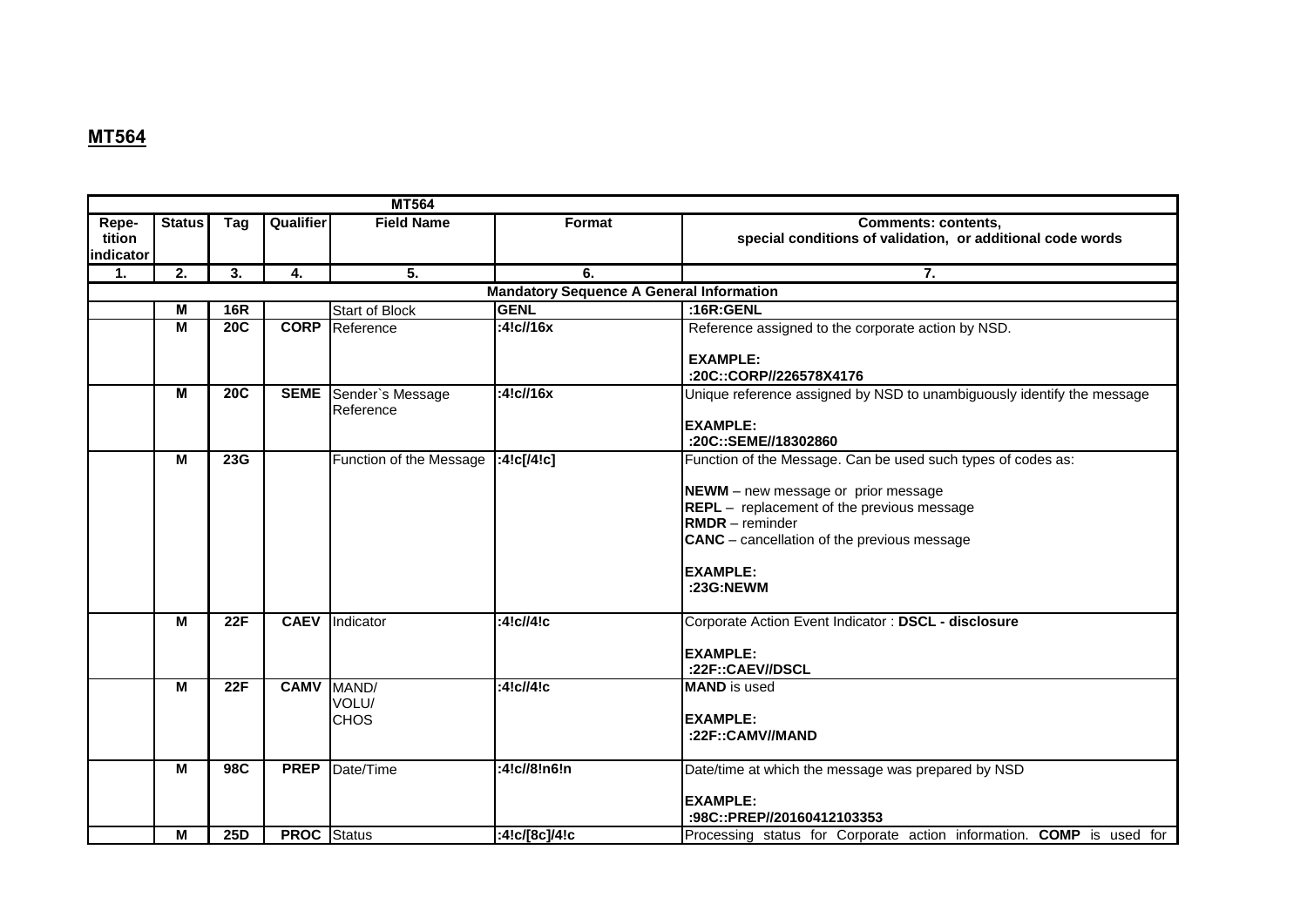|        |                         |     |                                |                                                                                                   |                      | Notifications                                                        |
|--------|-------------------------|-----|--------------------------------|---------------------------------------------------------------------------------------------------|----------------------|----------------------------------------------------------------------|
|        |                         |     |                                |                                                                                                   |                      |                                                                      |
|        |                         |     |                                |                                                                                                   |                      | <b>EXAMPLE:</b>                                                      |
|        |                         |     |                                |                                                                                                   |                      | :25D::PROC//COMP                                                     |
|        |                         |     |                                | <b>Optional Repetitive Subsequence A1 LINKAGE</b><br><b>Start of optional subsequence LINKAGE</b> |                      |                                                                      |
|        | M                       | 16R |                                | <b>Start of Block</b>                                                                             | <b>LINK</b>          | :16R:LINK                                                            |
|        | $\overline{\mathsf{M}}$ | 20C | <b>CORP</b>                    | Corporate action                                                                                  | :4c//16x             | Reference of related corporate action                                |
|        |                         |     |                                | reference                                                                                         |                      |                                                                      |
|        |                         |     |                                |                                                                                                   |                      | <b>EXAMPLE:</b>                                                      |
|        |                         |     |                                |                                                                                                   |                      | :20C::CORP//218171X4176                                              |
|        | M                       | 16S |                                | End of Block                                                                                      | <b>LINK</b>          | :16S:LINK                                                            |
|        |                         |     |                                | End of optional subsequence LINKAGE                                                               |                      |                                                                      |
|        |                         |     | End of subsequence A1 Linkages |                                                                                                   |                      |                                                                      |
|        | M                       | 16S |                                | End of Block                                                                                      | <b>GENL</b>          | :16S:GENL                                                            |
|        |                         |     |                                | <b>End of Sequence A General Information</b>                                                      |                      |                                                                      |
|        |                         |     |                                | <b>Mandatory Sequence B Underlying Securities</b>                                                 |                      |                                                                      |
|        | M                       | 16R |                                | <b>Start of Block</b>                                                                             | <b>USECU</b>         | :16R:USECU                                                           |
|        | M                       | 35B |                                | Identification of the                                                                             | [ISIN 1!e12!c]       | Information about security:                                          |
|        |                         |     |                                | <b>Financial Instrument</b>                                                                       | $[4*35x]$            |                                                                      |
|        |                         |     |                                |                                                                                                   |                      | ISIN-code                                                            |
|        |                         |     |                                |                                                                                                   |                      | Short securities name                                                |
|        |                         |     |                                |                                                                                                   |                      | XX/CORP/NADC/depository code of the financial instrument assigned by |
|        |                         |     |                                |                                                                                                   |                      | <b>NSD</b>                                                           |
|        |                         |     |                                |                                                                                                   |                      | /RU/the registration number of the financial instrument              |
|        |                         |     |                                |                                                                                                   |                      |                                                                      |
|        |                         |     |                                |                                                                                                   |                      | <b>EXAMPLE:</b>                                                      |
|        |                         |     |                                |                                                                                                   |                      | :35B:ISIN RU0009084396<br>/XX/CORP/NADC/MAGN/03                      |
|        |                         |     |                                |                                                                                                   |                      | /RU/1-03-00078-A                                                     |
|        |                         |     |                                |                                                                                                   |                      | /NAME/'MMK AO03'                                                     |
|        |                         |     |                                |                                                                                                   |                      |                                                                      |
|        |                         |     |                                | <b>Mandatory Repetitive Subsequence B2 Account Information</b>                                    |                      |                                                                      |
|        | M                       | 16R |                                | <b>Start of Block</b>                                                                             | <b>ACCTINFO</b>      | :16R:ACCTINFO                                                        |
|        | $\overline{\mathsf{M}}$ | 97A | <b>SAFE</b>                    | Securities Account                                                                                | :4! $c$ //35 $x$     | Number of the Client's securities account                            |
|        |                         |     |                                |                                                                                                   |                      | <b>EXAMPLE:</b>                                                      |
|        |                         |     |                                |                                                                                                   |                      |                                                                      |
|        |                         |     |                                |                                                                                                   |                      | :97A::SAFE//ML1234567899                                             |
|        |                         |     |                                |                                                                                                   |                      | or                                                                   |
|        |                         |     |                                |                                                                                                   |                      | :97A::SAFE//HB2623270066/KRZD/8LMC0240700000F00                      |
|        |                         |     |                                |                                                                                                   |                      |                                                                      |
|        |                         |     |                                |                                                                                                   |                      |                                                                      |
|        |                         |     |                                |                                                                                                   |                      |                                                                      |
| -----> |                         |     |                                |                                                                                                   |                      |                                                                      |
|        | O                       | 93B | 4!c                            | Balance                                                                                           | :4!c/[8c]/4!c/[N]15d | Securities balance.                                                  |
|        |                         |     |                                |                                                                                                   |                      |                                                                      |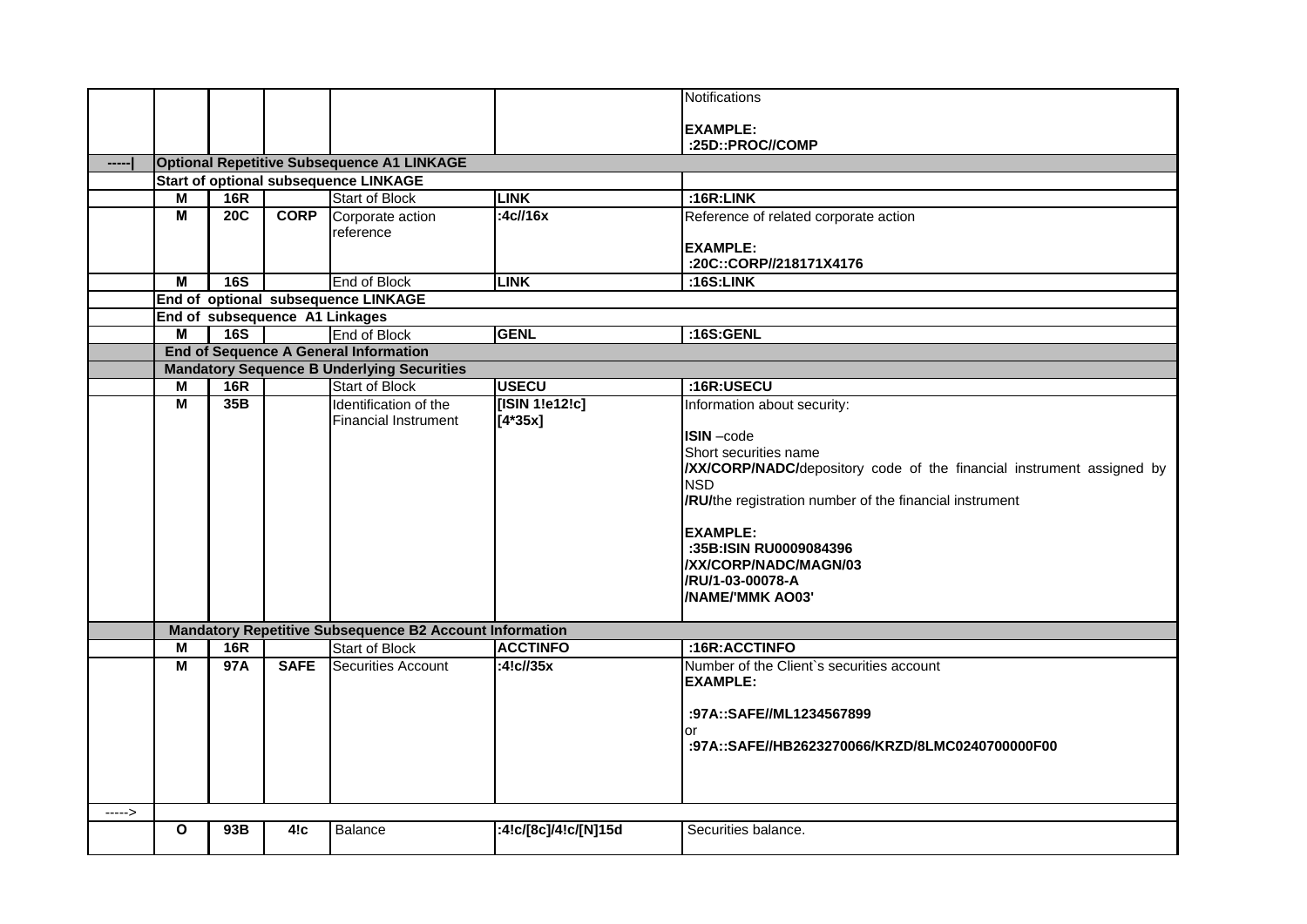|        |                         |                                                     |             |                                                                |                 | ELIG code is a balance of securities on the client's account according the       |  |  |
|--------|-------------------------|-----------------------------------------------------|-------------|----------------------------------------------------------------|-----------------|----------------------------------------------------------------------------------|--|--|
|        |                         |                                                     |             |                                                                |                 | corporate action                                                                 |  |  |
|        |                         |                                                     |             |                                                                |                 | <b>EXAMPLE:</b>                                                                  |  |  |
|        |                         |                                                     |             |                                                                |                 | :93B::ELIG//UNIT/1000000                                                         |  |  |
|        |                         |                                                     |             |                                                                |                 | или                                                                              |  |  |
|        |                         |                                                     |             |                                                                |                 | :93B::ELIG//FAMT/1000000                                                         |  |  |
| -----  |                         |                                                     |             |                                                                |                 |                                                                                  |  |  |
|        | M                       | 16S                                                 |             | <b>End of Block</b>                                            | <b>ACCTINFO</b> | :16S:ACCTINFO                                                                    |  |  |
|        |                         |                                                     |             | End of Subsequence B2 Account Information                      |                 |                                                                                  |  |  |
|        | M                       | <b>16S</b>                                          |             | End of Block                                                   | <b>USECU</b>    | :16S:USECU                                                                       |  |  |
|        |                         |                                                     |             | <b>End of Subsequence B Underlying Securities</b>              |                 |                                                                                  |  |  |
|        |                         | <b>Optional Sequence D Corporate Action Details</b> |             |                                                                |                 |                                                                                  |  |  |
|        | м                       | <b>16R</b>                                          |             | Start of block                                                 | <b>CADETL</b>   | :16R:CADETL                                                                      |  |  |
| -----> |                         |                                                     |             |                                                                |                 |                                                                                  |  |  |
|        | $\mathbf{o}$            | 98a                                                 | 4!c         | Date/ time                                                     | A - :4!c//8!n   | Record date - RDTE                                                               |  |  |
|        |                         |                                                     |             |                                                                |                 |                                                                                  |  |  |
|        |                         |                                                     |             |                                                                |                 | <b>EXAMPLE:</b>                                                                  |  |  |
|        |                         |                                                     |             |                                                                |                 | :98A::RDTE//20160411                                                             |  |  |
|        |                         |                                                     |             |                                                                |                 |                                                                                  |  |  |
|        | M                       | 16S                                                 |             | End of Block                                                   | <b>CADETL</b>   | :16S:CADETL                                                                      |  |  |
|        |                         | <b>End of Sequence D Corporate Action Details</b>   |             |                                                                |                 |                                                                                  |  |  |
| -----> |                         |                                                     |             | <b>Optional Repetitive Sequence E Corporate Action Options</b> |                 |                                                                                  |  |  |
|        | M                       | <b>16R</b>                                          |             | <b>Start of Block</b>                                          | <b>CAOPTN</b>   | :16R:CAOPTN                                                                      |  |  |
|        | $\overline{M}$          | 13A                                                 | <b>CAON</b> | Option number                                                  | :4!c//3!c       | Corporate Action Option Number (001 - by default).                               |  |  |
|        |                         |                                                     |             |                                                                |                 |                                                                                  |  |  |
|        |                         |                                                     |             |                                                                |                 | <b>EXANPLE:</b>                                                                  |  |  |
|        |                         |                                                     |             |                                                                |                 | :13A::CAON//001                                                                  |  |  |
|        |                         |                                                     |             |                                                                |                 |                                                                                  |  |  |
|        | M                       | 22F                                                 | <b>CAOP</b> | Indicator                                                      | :4!c//4!c       | Corporate Action Option Code Indicator.                                          |  |  |
|        |                         |                                                     |             |                                                                |                 | <b>CONY</b> - Consent with action or proposal                                    |  |  |
|        |                         |                                                     |             |                                                                |                 |                                                                                  |  |  |
|        |                         |                                                     |             |                                                                |                 | <b>EXAMPLE:</b>                                                                  |  |  |
|        |                         |                                                     |             |                                                                |                 | :22F::CAOP//CONY                                                                 |  |  |
|        | $\overline{\mathbf{o}}$ | 22F                                                 | <b>CETI</b> | Certification/Breadown                                         | :4!c/4!c        | Type of disclosure. The following codes are used :                               |  |  |
|        |                         |                                                     |             | Type Indicator                                                 |                 | FULL - The information about shareholder                                         |  |  |
|        |                         |                                                     |             |                                                                |                 |                                                                                  |  |  |
|        |                         |                                                     |             |                                                                |                 | <b>EXAMPLE:</b>                                                                  |  |  |
|        |                         |                                                     |             |                                                                |                 | :22F::CETI//FULL - Full Beneficial Owner Break Down                              |  |  |
|        | M                       | 17B                                                 | <b>DFLT</b> | <b>Processing Flag</b>                                         | :4!c/4!c        | Indicates whether the option will be selected by default if no instruction is    |  |  |
|        |                         |                                                     |             |                                                                |                 | provided by the account owner. «Y» is used.                                      |  |  |
|        |                         |                                                     |             |                                                                |                 |                                                                                  |  |  |
|        |                         |                                                     |             |                                                                |                 | <b>EXAMPLE:</b>                                                                  |  |  |
|        |                         |                                                     |             |                                                                |                 | :17B::DFLT//Y                                                                    |  |  |
|        | $\mathbf{o}$            | 98a                                                 | 4!c         | Date/time                                                      | :4!c//8!n6!n    | Deadline for information delivery to NSD.                                        |  |  |
|        |                         |                                                     |             |                                                                |                 | <b>RDDT</b> - Date and time is indicated of when NSD stops to accept information |  |  |